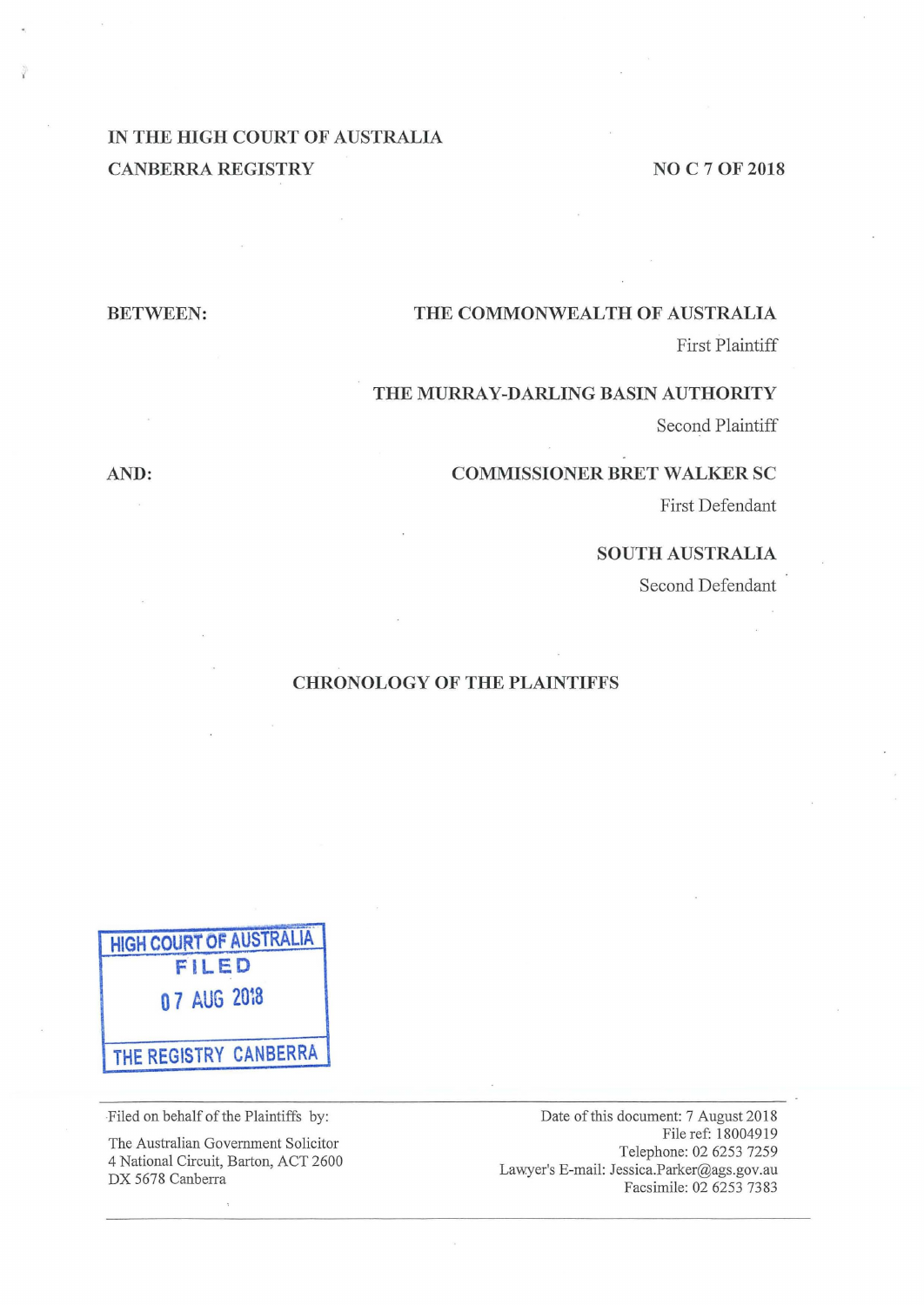# **PART I**

I certify that this chronology is in a form suitable for publication on the internet.

| Date            | Event                                                | Special Case book<br>reference |
|-----------------|------------------------------------------------------|--------------------------------|
| 23 January 2018 | The Murray-Darling Basin Royal Commission            | SCB 255-256                    |
|                 | (the Commission) was established by the Governor     |                                |
|                 | of South Australia.                                  |                                |
| 25 May 2018     | The Commission applied to the Supreme Court of       | SCB 303-311                    |
|                 | South Australia for leave to serve a summons to      |                                |
|                 | attend to give evidence upon Mr Phillip Glyde, Chief |                                |
|                 | Executive, Murray-Darling Basin Authority            |                                |
|                 | (the MDBA).                                          |                                |
| 30 May 2018     | The Commission applied to the Supreme Court of       | SCB 313-324                    |
|                 | South Australia for leave to serve summonses to      |                                |
|                 | attend to give evidence upon the following current   |                                |
|                 | and former MDBA employees and officers:              |                                |
|                 | Mr Ian Burns, Mr David Bell, Dr Rhondda Dickson,     |                                |
|                 | Mr Pradeep Sharma and Dr Tony McLeod.                |                                |
| 30 May 2018     | The Commission applied to the Supreme Court of       | SCB 326-335                    |
|                 | South Australia for leave to serve summonses to      |                                |
|                 | produce documents upon the Secretary, Department     |                                |
|                 | of Agriculture and Water Resources and the Proper    |                                |
|                 | Officer of the MDBA.                                 |                                |

 $\mathcal{L}$ 

10

20

30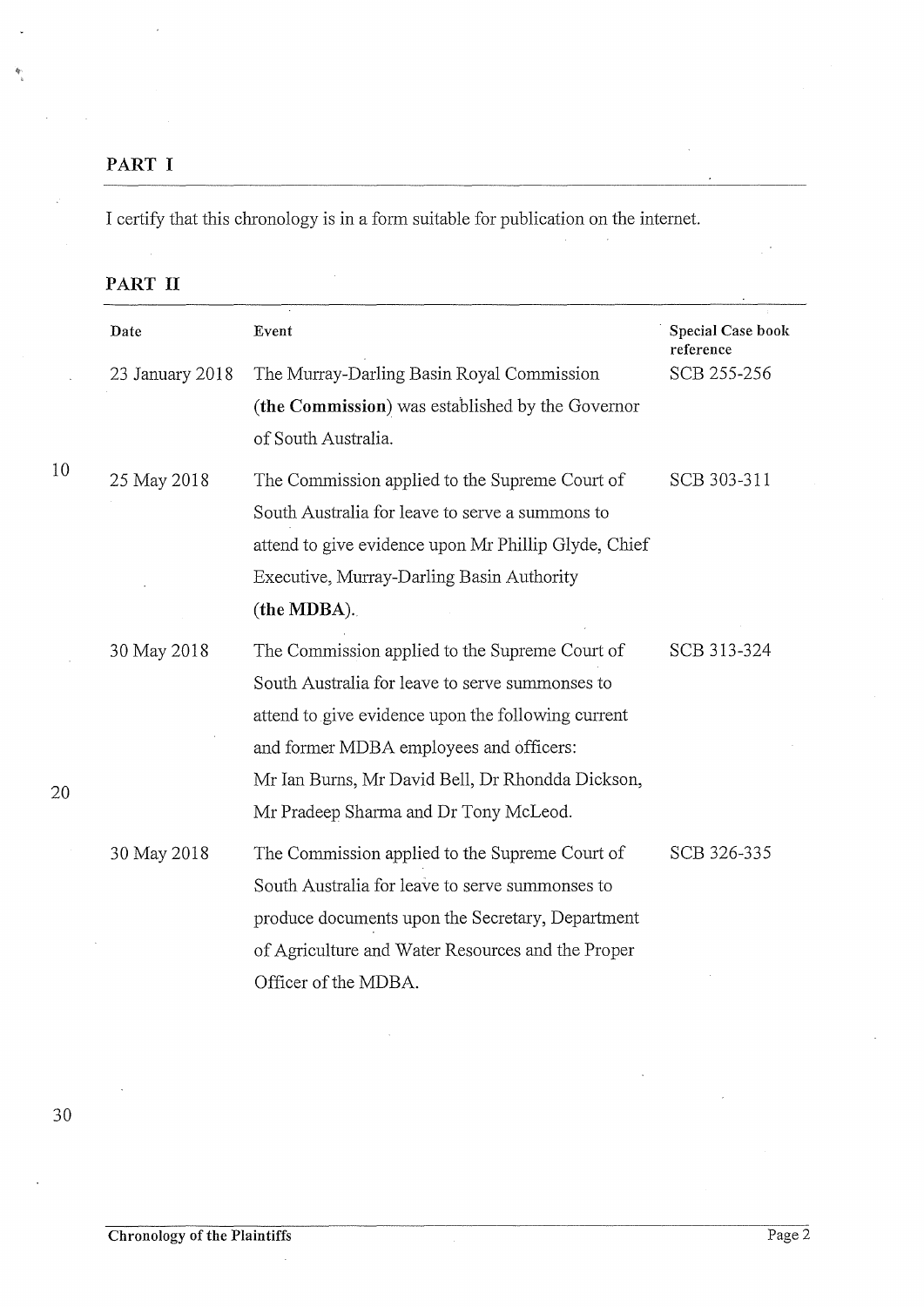|    | Date         | Event                                                                                                                                                                                               | Special Case book<br>reference |
|----|--------------|-----------------------------------------------------------------------------------------------------------------------------------------------------------------------------------------------------|--------------------------------|
|    | 30 May 2018  | The Hon. Justice Parker of the Supreme Court of                                                                                                                                                     | SCB 337-338                    |
|    |              | South Australia made orders granting leave pursuant                                                                                                                                                 | SCB 340-341                    |
|    |              | to s $76(1)$ of the Service and Execution of Process                                                                                                                                                | SCB 343-344                    |
|    |              | Act 1992 (Cth) to serve the summons to attend to                                                                                                                                                    |                                |
|    |              | give evidence upon each of Mr Glyde, Dr Dickson,                                                                                                                                                    |                                |
|    |              | Dr McLeod, Mr Burns, Mr Bell and Mr Sharma, and                                                                                                                                                     |                                |
|    |              | summonses to produce documents upon the                                                                                                                                                             |                                |
|    |              | Secretary, Department of Agriculture and Water                                                                                                                                                      |                                |
| 10 |              | Resources and the Proper Officer of the MDBA.                                                                                                                                                       |                                |
|    | 31 May 2018  | The Commission issued summonses to each of                                                                                                                                                          | SCB 398-400                    |
|    |              | Mr Bell and Mr Burns.                                                                                                                                                                               | SCB 402-404                    |
|    | 1 June 2018  | The Commission issued summonses to each of the<br>Secretary, Department of Agriculture and Water<br>Resources and the Proper Officer of the MDBA,<br>Mr Glyde, Dr McLeod, Mr Sharma and Dr Dickson. | SCB 346-349                    |
|    |              |                                                                                                                                                                                                     | SCB 351-355                    |
|    |              |                                                                                                                                                                                                     | SCB 357-359                    |
|    |              |                                                                                                                                                                                                     | SCB 367-369                    |
|    |              |                                                                                                                                                                                                     | SCB 390-396                    |
|    | 13 June 2018 | The plaintiffs commenced proceedings in the High                                                                                                                                                    | SCB <sub>8</sub>               |
| 20 |              | Court's original jurisdiction by Writ of Summons and                                                                                                                                                |                                |
|    |              | Statement of Claim                                                                                                                                                                                  |                                |
|    | 13 June 2018 | The Commissioner gave an undertaking that he                                                                                                                                                        |                                |
|    |              | would not, until determination of the current                                                                                                                                                       |                                |
|    |              | proceedings (or some other agreement), take further                                                                                                                                                 |                                |
|    |              | action on the summonses issued to the Secretary,                                                                                                                                                    |                                |
|    |              | Department of Agriculture and Water Resources, the                                                                                                                                                  |                                |
|    |              | Proper Officer of the MDBA, Mr Glyde, Dr McLeod,                                                                                                                                                    |                                |
|    |              | Mr Sharma, Dr Dickson, Mr Bell and Mr Burns. For                                                                                                                                                    |                                |
|    |              | this reason, the interlocutory relief was not pursued                                                                                                                                               |                                |
| 30 |              | by the plaintiffs.                                                                                                                                                                                  |                                |

 $\bar{\beta}$ 

 $\mathcal{A}^{\mathcal{A}}$ 

 $\sim$ 

 $\bar{\nu}$ 

 $\vec{\mathbf{r}}$ 

 $\bar{y}$ 

 $\gamma_{\rm{in}}$ 

 $\bar{z}$